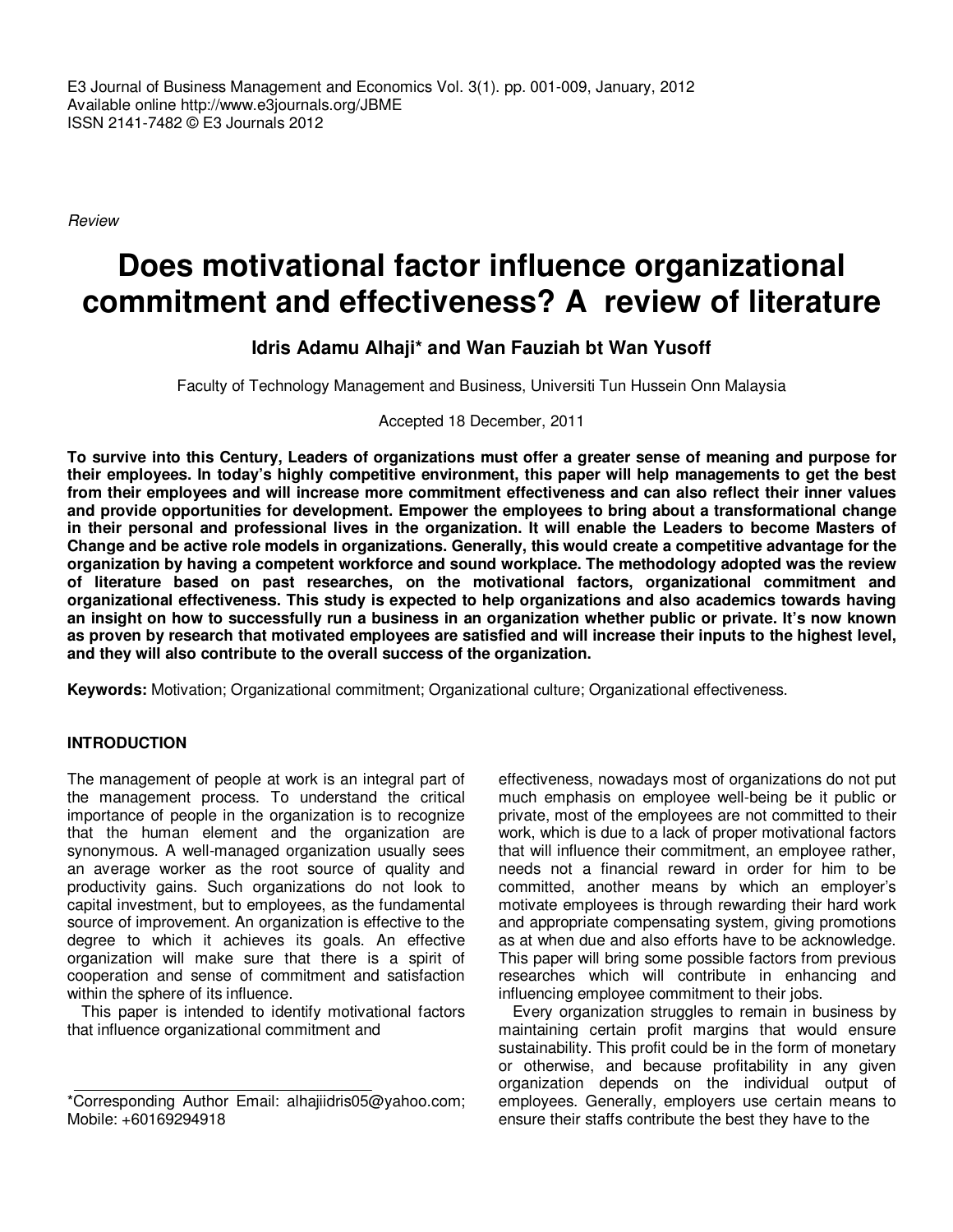job. Individuals working in any organization like to be associated with recognition; that also provides them satisfaction and motivation in one way or another (Maslow, 1954). In addition, well-motivated employees give their best to their job and such organizations will ultimately maintain a higher profit margin among its competitors. Without a proper motivation system however, the opposite happens.

# **Motivation**

Motivation can be defined as 'the development of a desire within an employee to perform a task to his/her greatest ability based on that individual's own initiative" (Rudolf and Kleiner, 1989). By analysing this definition, one can ascertain, motivation to be the level at which an employee will perform a specified activity for the company, an imperative function for success.

Motivation can also mean employees "…strive to reach peak performance every day, … enjoy the continual challenge of improving results, genuinely care about their peers and their company, and will maintain positive results" (Evenson, 2003), or as "the willingness to exert high levels of effort toward organisational goals, conditioned by the person's ability to satisfy some individual need" (Robbins, 1993 as cited in Lu, 1999).

The definitions of motivation, lead an organisation to believe their employees will perform their specified tasks better than the norm and will genuinely wish to do so, while this is important for the business, motivation can also have other benefits.

Carlsen (2003) believes a motivated workforce is essential, as the complete participation of employees will inevitably drive the profitability of the organisation. Another paramount concern for management in motivating their employees relates directly to the perceived increase in performance the employees will deliver from managements' participation in the exercising of motivation techniques, therefore, there is a direct relationship between the levels of motivation and management's participation. (Tyagi, 1982).

Certain academics have linked motivation as being a key determinant of job performance and how a poorly motivated force will be costly in terms of excessive staff turnover, higher expenses, negative morale and increased use of managements' time (Jobber, 1994). Therefore, managements need to know what exactly motivates their staff so resources are not misallocated and dissatisfaction does not develop among employees (Jobber, 1994). While motivation is a key determinant of performance, management must not neglect how motivation is also concerned with the educating of employees. Darmon (1974) believes motivation is the educating of employees to channel their efforts towards

organisational activities and thus increasing the performance of the said boundary spanning roles.

## **Theories of Motivation**

There are a number of different views as to what motivates workers. The most commonly held views or theories are discussed below and have been developed over the last 100 years or so, unfortunately these theories do not all reach the same conclusions.

## **Maslow's Hierarchy of Needs' Theory**

In 1954 Maslow identified what he called a "Hierarchy of Needs". Maslow's theory is built on the premise that humans are motivated by various needs which exist in a hierarchical order. Maslow identified five general types of needs in ascending order. These are: physiological, safety, belongingness, esteem and self-actualisation (Daft, 2003). Maslow argued that once a need lower in the hierarchy is met; it ceases to be a motivator. It is then replaced by needs higher in the hierarchy.

## **The Hierarchy of Needs**

Biological and Physiological needs - air, food, drink, shelter, warmth, sex and sleep; Safety needs - protection from elements, security, order, law, limits and stability; Belongingness and Love needs - work group, family, affection and relationships; Esteem needs - self-esteem, achievement, mastery, independence, status, dominance and prestige; Self-Actualization needs - realizing personal potential, self-fulfillment, seeking personal growth and peak experiences.

Achieving satisfaction, according to Maslow's model, is about fulfilling successive needs. This however does not mean that the needs have to be met fully before subsequent needs arise. The higher level needs begin to show up gradually as lower level needs are met. Additionally the relative importance of these needs changes during the psychological development of the individual.

Maslow's theory was considered flawed on three levels: The first is regarding how the needs are grouped at different levels. Maslow gives the impression that there is a standardized way in which these needs are grouped and therefore a standardized solution can be found for employee needs. The argument is that people's motivation and attitude is to some extent influenced by or likely to change with age, time, accumulation of work experience and type of job among others (Martin, 2005). Maslow's theory also emphasizes that human needs are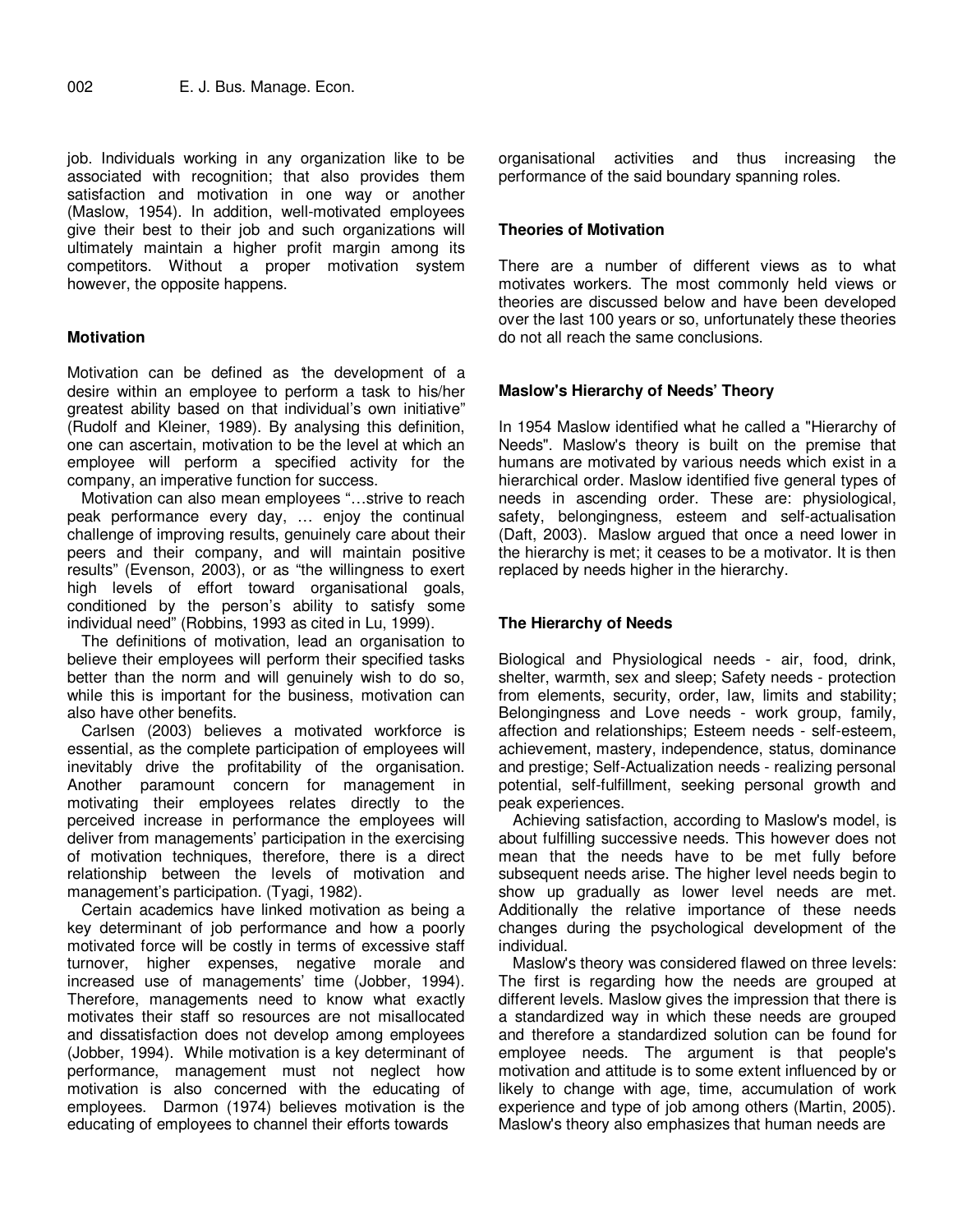satisfied mainly through work. This has also been criticized as it is believed that not all people attach the same meaning to work. In other words, work may not be of central interest as people do not satisfy their needs, especially high level needs through work. Secondly, as Martin (2005) argues, it is very difficult to predict when a particular need sets in or becomes important. There is also no clear distinction between needs and behavior hence the application of standardised solutions is not possible. Thirdly, Maslow's theory is called a universal theory as he believes it applies to everybody. This has also attracted the criticism that it is not able to explain the differences between individuals or different cultures.

In spite of these limitations, Maslow has been commended to be the first to attempt to make a comprehensive list of these human needs. His thinking has influenced and continued to influence management decisions with respect to job design, pay and reward structures. This is also evident in Huczynski and Buchanan's (1991) statement that 'Many subsequent management fashions such as job enrichment, TQM, business process re-engineering, self managing teams, the 'new leadership' and employee empowerment incorporated Maslow's ideas in the search for practical motivational methods'.

# **Herzberg's Motivation- Hygiene Theory**

Herzberg and his associates, writing in 1959 proposed one of the most famous and controversial theories of job satisfaction. Herzberg did not look directly at motivation, but at the causes of job satisfaction and dissatisfaction with the aim of trying to understand what motivates people (Beardwell et al., 2004). He took a psychological, but yet a contemporary view based on two human needs: the need to avoid pain and the need to grow. This theory is known as the "Two Factor," "Dual" or "Motivator-Hygiene Theory." The basis of this theory was that there are two entirely separate sets of factors that contribute to employees' behavior at work. One set was termed hygiene factors and the other motivators. Hygiene factors prevent dissatisfaction even though their presence does not motivate. This includes factors like working conditions, company policies and administration, pay and interpersonal relationships. Motivators were considered as 'high level needs' believed to include achievement, recognition, responsibility and opportunity for growth. Additionally, jobs had specific factors, which were related to job satisfaction or dissatisfaction. Herzberg did not however, believe that all jobs can be enriched to bring about job satisfaction. The highlight of Herzberg's findings was that the hygiene factors listed above do not motivate, but prevent dissatisfaction and pain. They provide the right environment for work. Motivators allow

for growth towards self-actualisation. The illustration below provides a summary of Herzberg's job context/content continuum.

#### **1. Job context continuum: Hygiene seekers**  Poor hy

| Poor hygiene factors | Good hygiene factors |
|----------------------|----------------------|
| Dissatisfaction      | Satisfaction         |

**2. Job content continuum: Motivation seekers**  Poor motivation factors Good motivation factors Negative growth **Positive growth** 

Later research by Padilla-Velez (1993) and Bowen (1980) also named the following as motivator- hygiene factors: Recognition, achievement, possibility of growth, advancement, salary, interpersonal relations, supervision, responsibility, policy and administration, working conditions and the work itself. Herzberg's theory has however been criticised by Moxley (1977), Padilla-Velez (1993), Poling (1990), Steers and Porter (1992), Bowen (1980). Bowen's assertion was that Herzberg's theory was not applicable to certain categories of workers like educators in Agriculture; as his theory was born out of studying accountants and engineers. Moreover, Bowen views all the factors as related to job satisfaction except that the hygiene factors explained a higher proportion of job satisfaction as compared to the satisfiers. Vroom's assertion of the two factor theory was that, it was just one of many conclusions that could be drawn from a research. Mullins (2005) has also commented that Herzberg's model has at

least five theoretical interpretations. The two general criticisms are therefore that the theory least applies to unskilled workers and people whose jobs are mostly repetitive and monotonous even though they happen to be in the majority and are the very people who often present management with the biggest problem of job satisfaction and motivation. Moreover, some workers do not seem to be interested in the job content of their work, or with motivators or growth factors.

The second general criticism is with the methodology employed by Herzberg. The view was that the method used had an influence on the responses. That is the critical incident method and the description of the sequence of events that give rise to good or bad feelings. Furthermore, the descriptions from the respondents were interpreted by interviewers who could also be influenced.

It was argued that people were likely to attribute satisfying incidents at work (motivators) as a favourable reflection on their own performance. The dissatisfying incidents (hygiene factors) are more likely to be attributed to external influences and the efforts of other people (Mullins, 2005). Despite the criticisms of Herzberg's theory, it is believed to be a good attempt to practically look at the study of motivation. His work also drew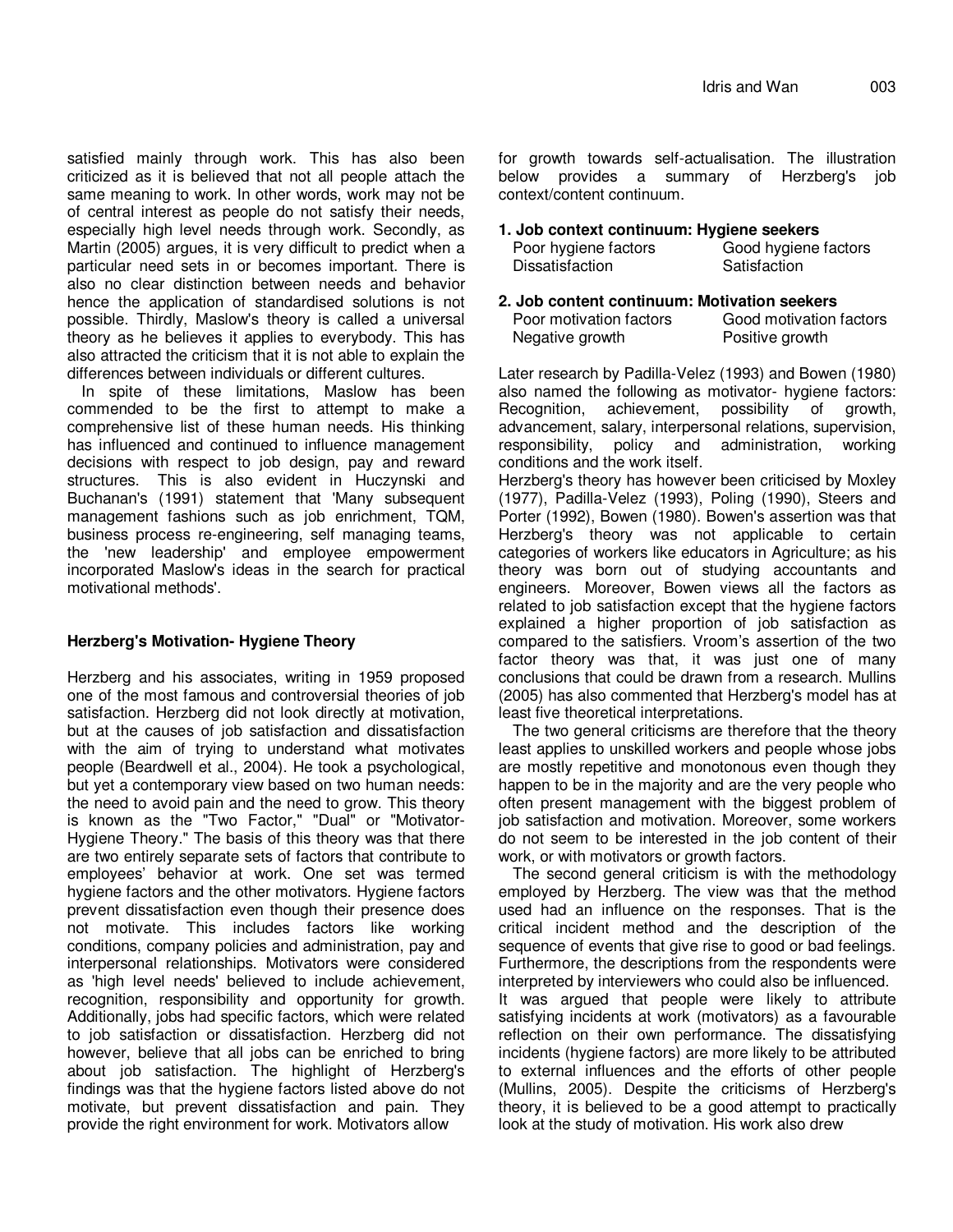attention to job design and job enrichment. According to Crainer and Dearlove in Mullins (2005) 'the current emphasis on self-development, career management and self-managed learning can be seen as having evolved from Herzberg's insight'.

## **Equity Theory**

Equity theory (Adams, 1963) considers the employment situation as an exchange relationship of benefits /contributions between employers and employees, where benefits include pay, recognition and promotions. Contributions include employee's education, experience, effort, and ability (Daft, 2003). The principle governing equity theory suggests that people evaluate the fairness of their input/output balance by comparing it with their perception of the input/outcome balance of another, where this other may be another person, a class of people, an organisation, or the individual relative to the individual's experiences from an earlier point in time.

The equity model postulates that under conditions of perceived equity the individual experiences job satisfaction. On the other hand, under conditions of perceived inequity (under-rewarded or over-rewarded relative to others) the individual experiences dissatisfaction. A state of equity is therefore said to exist whenever the ratio of one person's outcomes to inputs equals the ratio of another's outcomes to inputs, (Daft, 2003). According to Martin (2005) this can lead to tensions and some psychological discomfort. This may also be followed by a desire to do something about it or take action so as to lessen the tension being experienced. Adams (1963) suggests actions that an employee could employ to ease the tensions: modify inputs, seek to modify outputs, modify perception of self, modify perception of comparator, change comparator or leave the situation (Mullins, 2005). This is believed to restore a feeling of balance.

Even though the equity theory is considered straight forward, it cannot cover every contingency (Martin, 2005). Martin further added that even where inequities are perceived, employees are able to tolerate it to some extent provided that the reason for the inequity is justified. The equity theory therefore has three implications for human resource managers according to Martin (2005). His assertion is that employees will make comparisons, which are subjective. Jobs must therefore be marched properly in terms of the wage/effort bargain. Additionally, managers must be open regarding the basis on which the rewards are made to avoid wrong conclusions about equity. The equity theory illustrates the importance of performance management and reward systems in which, the outcomes are seen by individuals as relevant.

The second implication is that, there is a need for managers to redesign current compensation systems in order to avoid the destroying performance as a result of perceived inequities and thirdly, to ensure that the redesigned systems do not lead to over rewarding of performance as that will not guarantee higher productivity or improved performance.

## **The ARCS model of motivation**

According to Keller, "There is nothing as practical as a good theory," an observation he attributes to the American philosopher William James. Keller notes that arriving at the acronym ARCS (Attention, Relevance, Confidence, and Satisfaction) was from a purposeful attempt to make the model meaningful, consistent and easy to communicate. Because of its focus on matching motives to the unique affective characteristics of learners and its clear suggestions for strategies, the ARCS Model is practical indeed.

Keller first referred to the ARCS Model in a monograph (1983 b) published while in The Netherlands conducting research. He also discussed the ARCS Model in relation to teacher training (1984). Keller (1987 a, b, c) defined and described the basic components of the ARCS Model in a series of three key articles to be read by the larger public. In the final version of the ARCS Model, certain terms where changed to fit the acronym. "Interest" becomes "attention," and "expectancy" becomes "confidence" (Keller, 1987a, b, c). Keller (1987a) notes simply: "The ARCS Model is a method for improving the motivational appeal of instructional materials" . It has three distinct features. First, to establish the connection with motivational theory, there are four motivational concepts: (1) Attention, (2) Relevance, (3) Confidence, and (4) Satisfaction. Second, to enhance the appeal of instruction, sets of strategies are included. Third, the ARCS Model utilizes a systematic design process. Keller emphasizes (1987a) that the ARCS Model is a problemsolving, empirical approach to applying motivation to instructional design. Motivation is not only the learner's responsibility but is also the instructor or designer's responsibility. Each factor of the ARCS Model has three elements, which Keller (1987b) delineates. First, Attention includes (1) perceptual arousal--use of strategies to gain initial interest; (2) inquiry arousal--use of problem-solving, questioning, a sense of mystery and progressive disclosure to increase interest; (3) variability- -use of variety (lecture with visuals, group activity, or game) for a change of pace. Second, Relevance, which is the concept of linking the content to the learner's needs and wants, which includes: (1) goal orientation, which may mean outcome of learning such as obtaining a job, reward, etc. or may imply the means of learning; (2)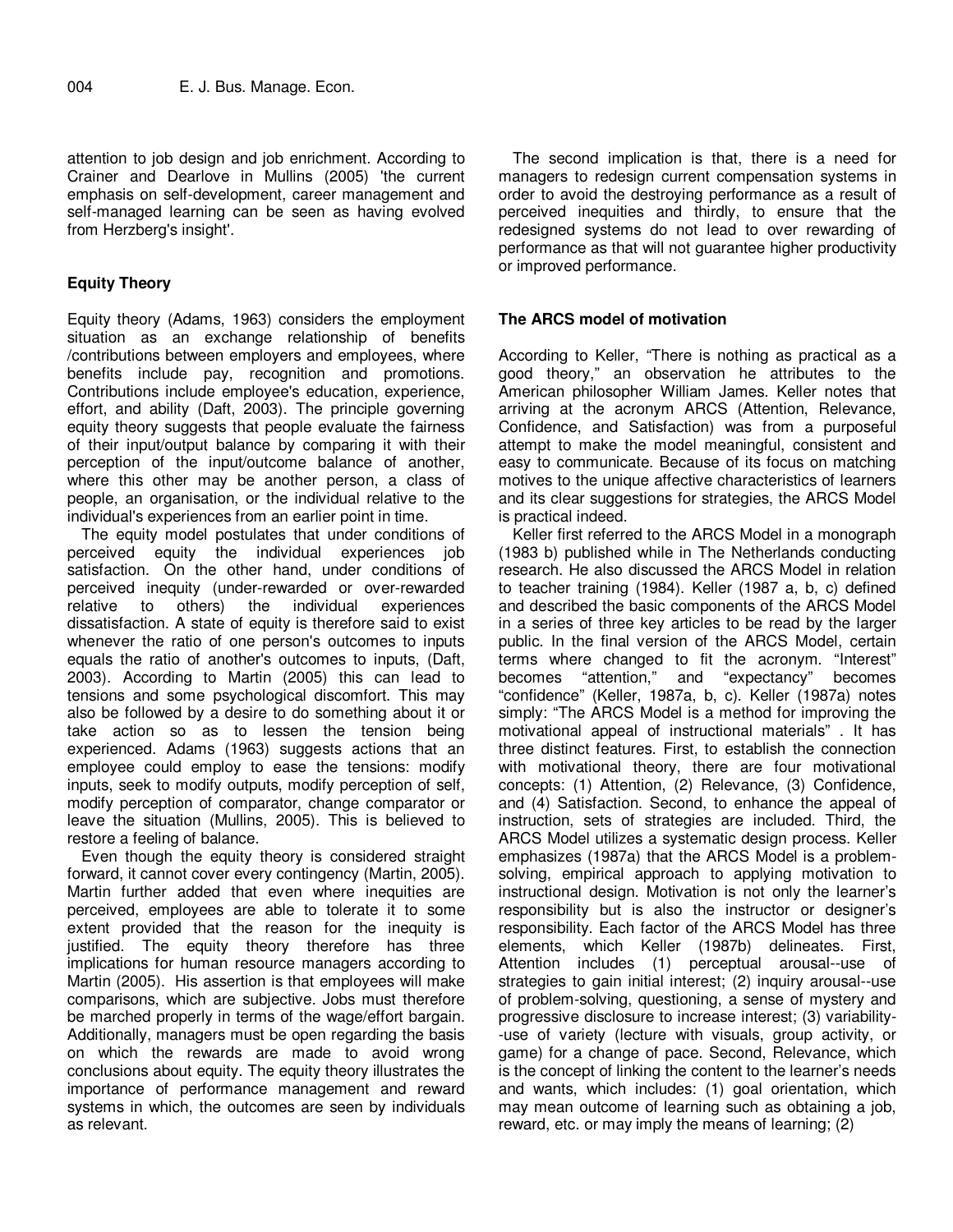motive matching involves the learner's choices about strategies of learning, such as by group interaction, competition, or individual work; (3) familiarity or connect to what one already believes and understands such as realistic graphics, people's names, personal learning experiences. Third, Confidence, which provides a sense of self-worth and success ability in challenging tasks, involves strategies to: (1) provide learning requirements in the form of clear objectives; (2) provide success opportunities early and often enough to establish the learner's belief in his or her ability to achieve. (3) Provide personal control over the learning with choices of content, objectives and activities. This relates success to one's choices and effort. Fourth, Satisfaction includes strategies to: (1) increase the natural consequences for use of the content, simulations, projects, real-life activity; (2) provide positive consequences--both intrinsic and extrinsic rewards; (3) assure equity of rewards so that they match achievements.

Keller (1987a) argues that designers often overlook motivational design components because they believe motivation is not a measurable aspect of learning and that motivation is too "unpredictable and changeable, subject to many influences" over which the teacher or designer has no control. Keller maintains, however, that motivation is not as unpredictable as has been assumed. Motivation can, in fact, be approached systematically with a model rooted in Instructional Systems Design (Keller, 1979).

## **Components of human motivation**

Keller's (1998) ARCS model (See figure 1) identifies the four major components of human motivation:

Attention. Am I curious? Am I interested? Relevance-Does it matter to me? Confidence- Can I do it? Satisfaction- Do I like it?

If any of these components is not included in the intervention, the employee will be much less likely to perform as requested and required. However, "motivation follows a curvilinear relationship with performance. As motivation increases, performance increases, but only to an optimal point. Afterward, performance decreases as motivation increases to levels where excessive stress leads to performance decrements" (Keller, 1998). In other words, stress accompanies motivation, and employees can be under motivated or over motivated in any of the four components. Employers must carefully analyze the motivational problem and determine what type of stress contributes to the problem. Keller (1998) gives us descriptive examples of the two sides to motivational problems (Table 1):

From motivational theories, we understand what drives behavior; our challenge is to harness motivation to

produce desired performance. Using Keller's ARCS model, we can systematically analyze situations and design interventions that meet needs effectively and appropriately.

## **Factors of motivating employees**

A "good manager" helps sub-ordinates feel strong and responsible, rewards them properly for good performance and sees that things are organised in such a way that subordinates feel they know what they should be doing" (McClelland and Burnham, 1997). As McClelland and Burnham (1997) outlined, managements should reward their employees for their performance and loyalty. Rewards can take two forms; extrinsic rewards or intrinsic rewards.

## **Extrinsic rewards**

Extrinsic rewards as outlined by Rudolph and Kleiner (1989) and Sujan (1986) are those basic material requirements which management must meet for employees. Examples include; salary, fringe benefits, promotions and so on. The extrinsic rewards are usually viewed by employees as a given and a must. Extrinsic rewards are usually thought of in terms of money.

Darmon (1974) believes money or financial incentives are motivators of employees' behaviour and they can be used to influence their behaviour; this can be used in a variety of circumstances, which may arise within the organisation.

Dauten (1998) outlines how employees are best motivated, by having them bet on their own success. Therefore, management should tie their performance in with their bonuses; this will act as a motivator, as a challenge has been presented to them. Employees will want to achieve managements' goals as the greater their performance the greater the financial reward received.

# **Intrinsic rewards**

Rudolph and Kleiner (1989) outline intrinsic rewards as psychological incentives, for example, input, thanks, job rotation, job enlargement and so on. The importance of intrinsic rewards is how they build a climate and environment of trust and co-operation among employees. Or as Sujan (1986) outlines, employees who are motivated intrinsically "enjoy performing job-related tasks, such as influencing customers and learning about the company".

Nelson (2003) contends that while money is a motivator, it is not as powerful as the following: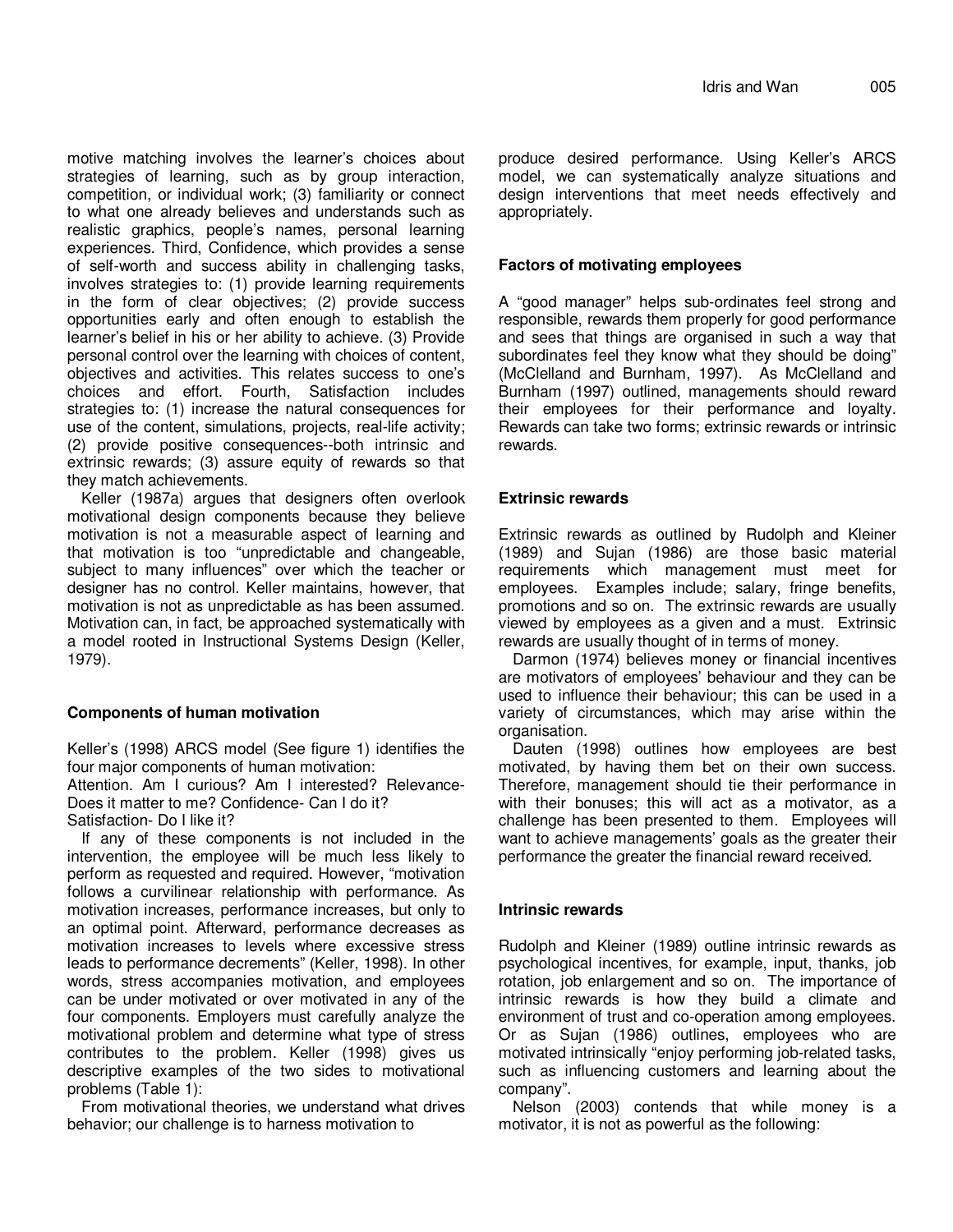

Adapted from Chung, Y (2003). Week 10: Development of ID models. Retrieved March 1, 2006 from IPT536 452/458 course database.



**Table 1.** Two sides of motivation

| <b>Component</b>    | <b>Under motivation</b>                                       | Over motivation                                             |
|---------------------|---------------------------------------------------------------|-------------------------------------------------------------|
| <b>Attention</b>    | Bored, not paying attention                                   | Overwhelmed by job responsibilities or requirements         |
| <b>Relevance</b>    | No intrinsic interest, no advancement opportunities           | Career success hinges on successful performance             |
| Confidence          | Don't believe in ability or competence to perform as required | Cocky, resist learning, make mistakes without noticing them |
| <b>Satisfaction</b> | Resentful; opportunity not chosen by the employee             | Overly positive expectations that are unmet                 |

Feeling of contribution to the job, having management tell us we are doing a good job, having the respect of our peers and colleagues, being involved and informed of developments and having meaningful and interesting work. While, Nelson (2003) finds these methods as good motivating tools, he outlines how the use of recognition is<br>the ultimate motivator. The importance being, The importance being, "recognition is not just for the person who performed well – it also sends a message to other employees as it communicates the standard of the company" (Nelson, 2003). Nelson (2003) implores to management, recognition will improve the level of performance by

employees, which inevitably improves the financial performance of the organisation.

Nelson (2003) believes the use of monetary rewards are becoming "viewed as a right as opposed to reward and therefore the ability for money to serve as incentive is diminished"(p.8). Money also distracts team members as their concentration is now focused on individual cash gains. Therefore, Nelson (2003) developed a number of ways in which an organisation can motivate their employees without incurring great financial costs. Much importance has been placed on intrinsic motivation in social psychology, because it is perceived as a type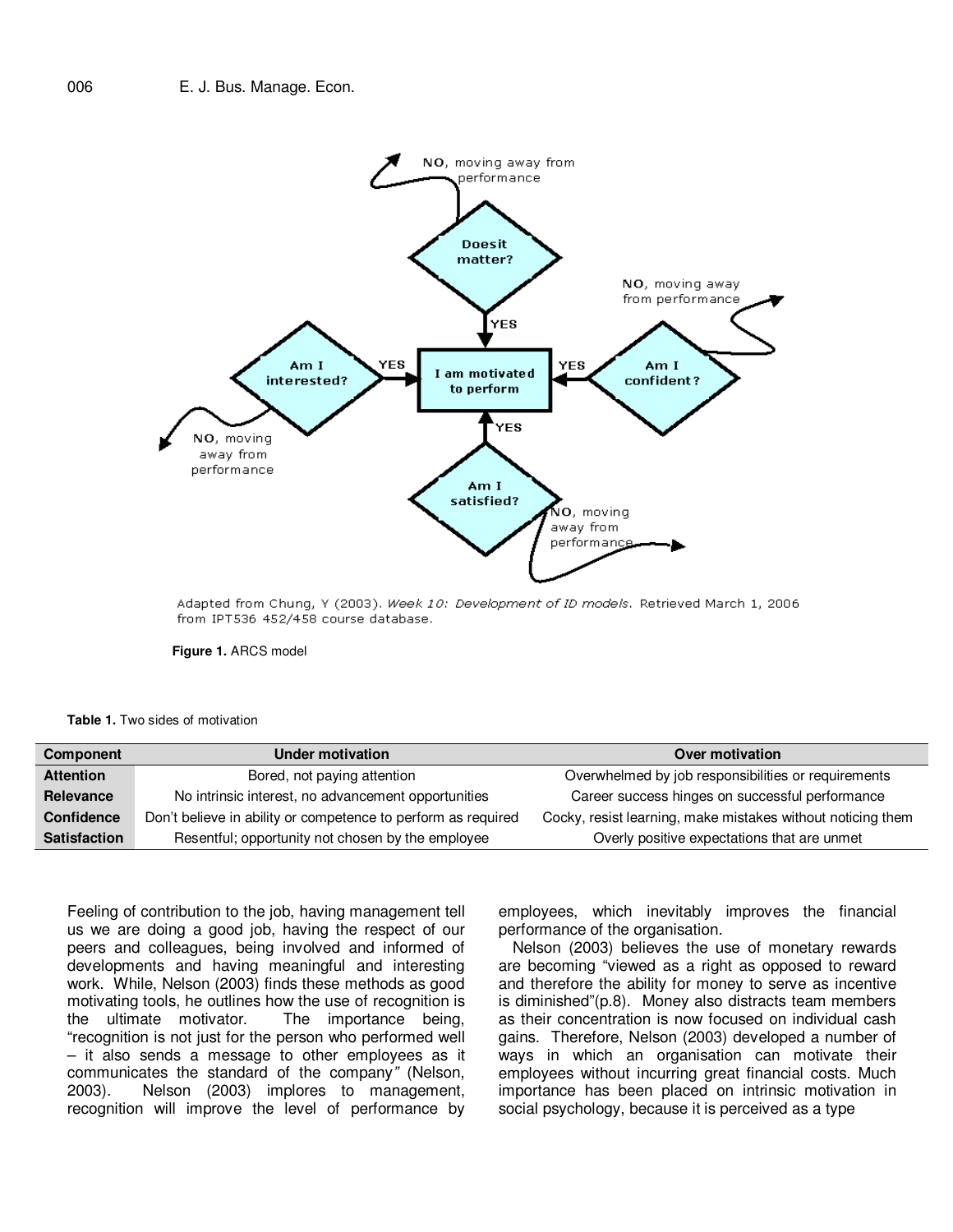of motivation leading to highly valued outcomes

such as creativity, quality, spontaneity, and vitality (DeCharms 1968; Kruglanski, Friedman and Zeevi 1971; Deci 1978). Edward Deci has in particular stressed the importance of intrinsic motivation as it is associated with human well-being through the satisfaction of three universal psychological needs; autonomy, competence, and social relatedness (Deci and Ryan 2000; Gagné and Deci 2005). Within this stream of research, intrinsically motivated behavior is perceived as behavior freely engaged in, which the individual finds interesting and derives spontaneous satisfaction and enjoyment from (Deci 1971; Lepper et al., 1973; Gagné and Deci 2005). This type of motivation has recently been labeled "enjoyment-based intrinsic motivation" (Lindenberg, 2001).

In contrast, extrinsic motivation, intrinsic motivation is most often associated with the engagement in activities because they lead to desirable consequences separate from the activity such as tangible rewards. Hence, the behavior is a means to an end and not involved in for its own sake (Deci 1972; Lepper et al., 1973; Skinner 1974; Bandura 1977; Flora 1990; Cameron and Pierce 1994; Gagné and Deci 2005). Whereas intrinsic motivation is often associated with the involvement in complex tasks, extrinsic motivation is claimed to be important in relation to unattractive and simple tasks (Osterloh and Frey 2000; Gagné and Deci 2005). Hence, both types of motivation are indeed required in organizations.

## **Interaction between intrinsic and extrinsic motivation**

A considerable amount of literature within social psychology show that extrinsic and intrinsic motivation are not merely additives, but that the two types of motivation can interact. In fact, much evidence illustrate that extrinsic rewards can have substantial negative effects on intrinsic motivation (DeCharms 1968; Deci 1971; Lepper et al. 1973; Harackiewizc, Manderlink and Sansone 1984; Rummel and Feinberg 1988; Wiersma 1992; Tang and Hall 1995; Deci, Ryan and Koestner 1999; Kohn 1999; Cameron and Pierce 2002). However, whether this undermining effect is likely to occur or not depends on the type of reward in question. The literature in particular distinguishes between five types of extrinsic rewards; verbal, unexpected tangible, expected and tangible, task-non-contingent, expected and tangible task-contingent, and expected and tangible performancecontingent.

## **Ways in which an organisation can install recognition as low-cost**

Call employees into the office and say "thanks";

Acknowledge individual achievements; Create employee "hall of fame"; Photo collage of successful project and those who worked on it; Place to display memos/posters as recognition of work of employees in their help in achieving goals; Behind  $-$  the  $-$  scenes awards for those out of limelight; Certificate program; Most importantly, be timely, sincere and specific.

# **Organizational commitment**

A wide variety of definitions and measures of organizational commitment exist. Beckeri, Randal, and Riegel (1995) defined the term in a three dimensions:

- A strong desire to remain a member of a particular organization;
- A willingness to exert high levels of efforts on behalf of the organization;
- A define belief in and acceptability of the values and goals of the organization.

To Northcraft and Neale (1996), commitment is an attitude reflecting an employee's loyalty to the organization, and an ongoing process through which organization members express their concern for the organization and its continued success and well being. Organizational commitment is determined by a number of factors, including personal factors (e.g., age, tenure in the organization, disposition, internal or external control attributions); organizational factors (job design and the leadership style of one's supervisor); non-organizational factors (availability of alternatives). All these things affect subsequent commitment (Nortcraft and Neale, 1996). Mowday et al., (1982) saw commitment as attachment

and loyalty. These authors described three components of commitment as:

- An identification with the goals and values of the organization;
- A desire to belong to the organization; and
- A willingness to display effort on behalf of the organization.

A similar definition of commitment emphasizes the importance of behaviour in creating it. Salancik (1977) conceives commitment as a state of being in which an individual becomes bound by his actions and it is these actions that sustain his activities and involvement. From this definition, it can be inferred that three features of behaviour are important in binding individuals to act: visibility of acts, the extent to which the outcomes are irrevocable; and the degree to which the person undertakes the action voluntarily. To Salancik therefore, commitment can be increased and harnessed to obtain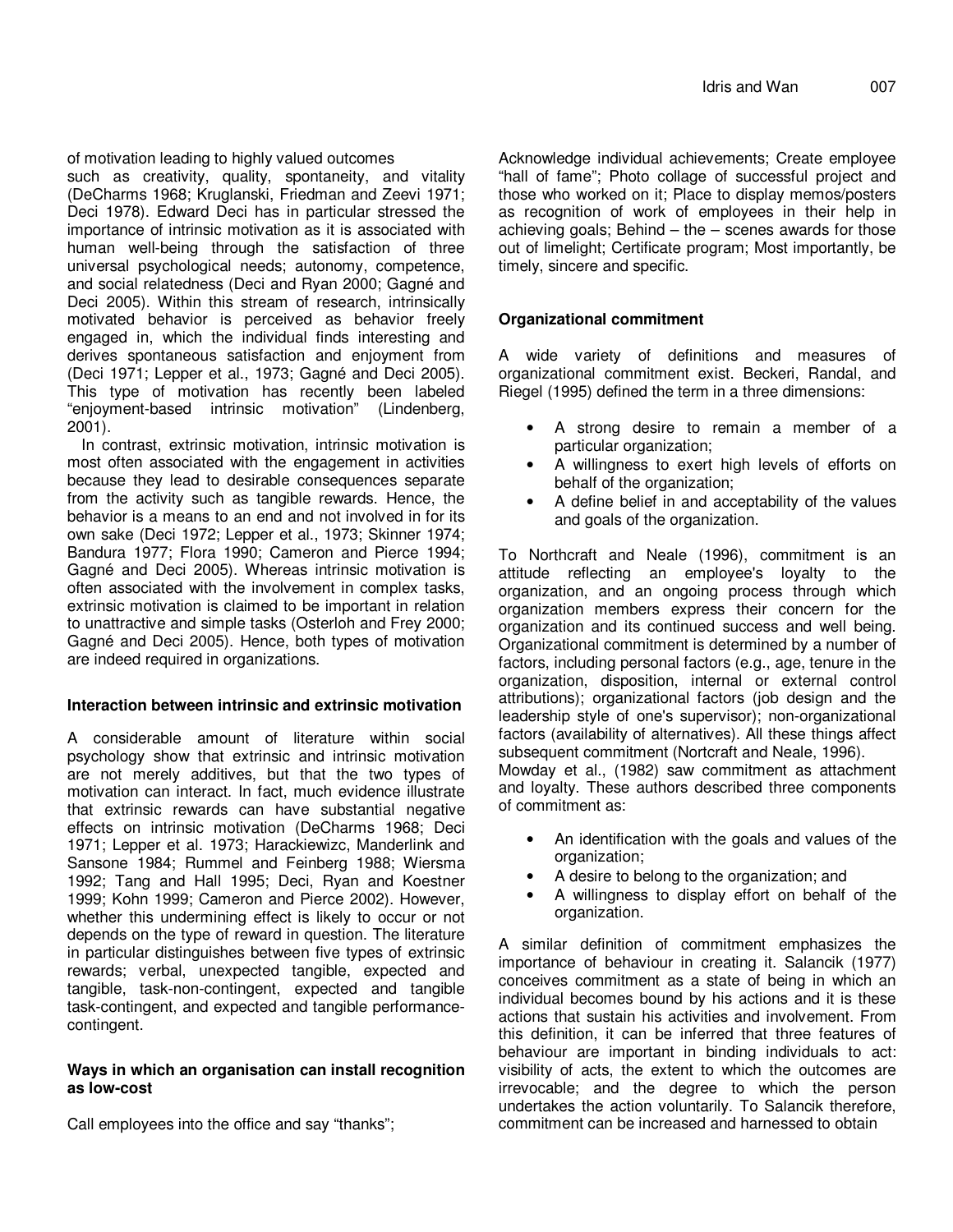support for the organizational ends and interests through such things as participation in decision-making.

Based on the multidimensional nature of organizational commitment, there is a growing support for a threecomponent model proposed by Meyer and Allen (1991). All three components have implications for the continued participation of the individuals in the organization. The three components are:

- Affective Commitment: Psychological attachment to organization.
- Continuance Commitment: Costs associated with leaving the organization.
- Normative Commitment: Perceived obligation to remain with the organization.

Guest (1991) concludes that high organizational commitment is associated with lower turnaround time and absence, but there is no clear link to performance. It is probably wise not to expect too much from commitment as a means of making a direct and immediate impact on performance. It is not the same as motivation. Commitment is a broader concept and tends to withstand transitory aspects of an employee's job. It is possible to be dissatisfied with a particular feature of a job while retaining a reasonably high level of commitment to the organization as a whole. When creating a commitment strategy, Amstrong, 1999 asserts that "it is difficult to deny that it is desirable for management to have defined strategic goals and values. And it is equally desirable from management point of view for employees to behave in a way that supports those strategies and values." Creating commitment includes communication, education, training programmes, and initiatives to increase involvement and ownership and the development of performance and reward management systems.

Studies on commitment have provided strong evidence that affective and normative commitments are positively related and continuance commitment is negatively connected with organizational outcomes such as performance and citizenship behaviour (Hackett et al., 1994; Shore and Wayne, 1993).

## **CONCLUSION**

Nowadays, it is known that motivation contributes to the overall working culture in an organization, and also found that the organizational commitment had attributed in the influence on organizational effectiveness through motivation. This is however not the case in the certain exceptional situations, where motivation does not necessarily translate into more employee working culture. It's now known that motivated employees contribute to

the overall success of an organizational, and this has been proven by the studies from around the world. This is however not the case in the certain exceptional situations, where motivational factors do not necessarily translate into more productivity. However, Different employees have different kinds of motivation factor. For employees with material motivation factor, they will be more concerned on distributive justice, however, employees with non-material motivation factor, fair procedure is more important. The supervisor or manager must be able to manage staff motivation factor and it is important for organizations to maintain justice in their practice. Justice provides an excellent business opportunity from reaping specific returns such as stronger employee commitment to gaining an overall tough-tocopy competitive edge that resides in a "culture of justice" (Cropanzano et.al., 2007). Motivation, and organizational commitment are significantly related (for private/public sector employees), organizations would only need to increase and maintain two variables (work motivation and job satisfaction) to achieve the positive effect on the organizational commitment. In other words for increasing organizational commitment, the controlling variables are work motivation and job satisfaction for the private/public sector employees. Thus human resource managers should remain focused on increasing job satisfaction and increasing work motivation of employees.

The ways to improve work motivation and overall organizational commitment and effectiveness may vary from job nature, organization and individual to individual. Increased commitment will result to efficiency and greater outputs which every organization desires, organizations should reward the hardworking employees either financially or non-financially; this will encourage employee commitment to work. Latest trends in management encourage the integration of the needs of employees with that of organisations. Maximising profit through growth/expansion and increased share value should not be the only motivation for organisations. Investment in people should be at the fore of business strategy and in developing human resources which invariably benefits the respective organisations. The role and effective use and management of human resources in enhancing organisational performance therefore cannot be overemphasized.

#### **REFERENCES**

- Adams JS (1963). 'Toward an understanding of inequity.' J. Abnorm. Soc. Psychol. 67: 422-436.
- Becker TE, Randal DM, Riegel CD (1995).The multidimensional view of commitment and theory of reasoned action: A comparative evaluation: J. Manage. 21(4): 617–638.
- Daft RL (2003). Management (6<sup>th</sup> Ed.). Thomson Learning.
- Darmon RY (1974). Salesman's response to financial incentives: an empirical study. J. Market. Res., 11(3): 418 – 426.